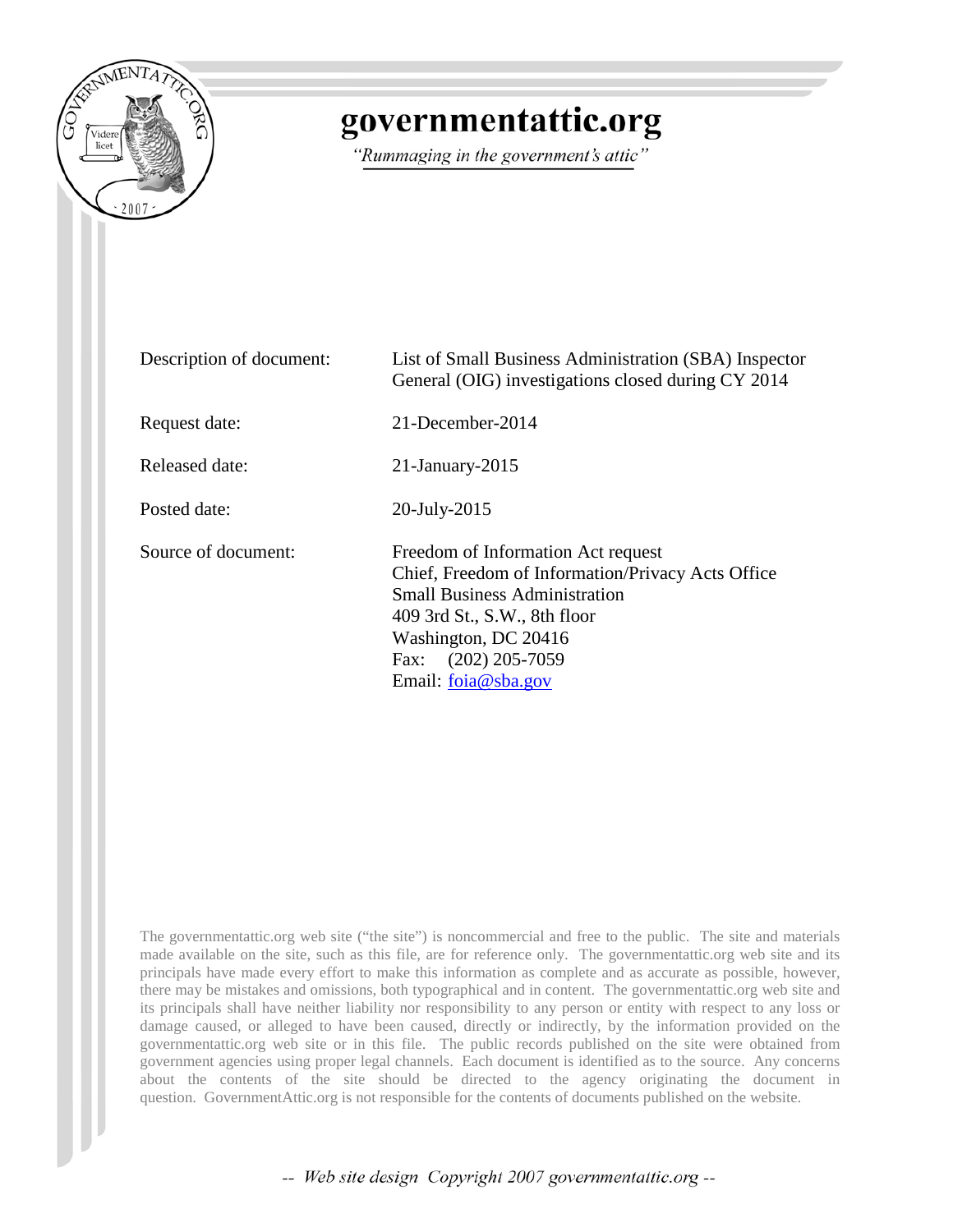

**U.S. SMALL BUSINESS ADMINISTRATION OFFICE OF INSPECTOR GENERAL**  WASHINGTON, D.C. 20416

**JAN 2 1 2015** 

*Via Email* 

Re: Freedom of Information Act Request F-1/15-07; Case No. SBA-2015-000255

This is in response to your Freedom of Information Act request dated December 31, 2014, in which you sought "a copy of the list or printout or database listing of IG investigations closed during calendar year 2014." Your request was received by the U.S. Small Business Administration Office of Inspector General (OIG) on January 7, 2015, and has been assigned the case number cited in the caption above.

In our search, we located two pages of information responsive to your request. We are releasing these records in full and have enclosed a copy for your convenience.

For your information, Congress excluded three discrete categories of law enforcement and national security records from the requirements of the FOIA. *See* 5 U.S.C. 552(c) (2006 & Supp. IV 2010). This response is limited to those records that are subject to the requirements of the FOIA. This is a standard notification that is given to all our requesters and should not be taken as an indication that excluded records do, or do not, exist.

Sincerely,

 $y-z\not\sim$ 

Travis J. Farris Acting Counsel to the Inspector General

cc: Freedom of Information/Privacy Acts Office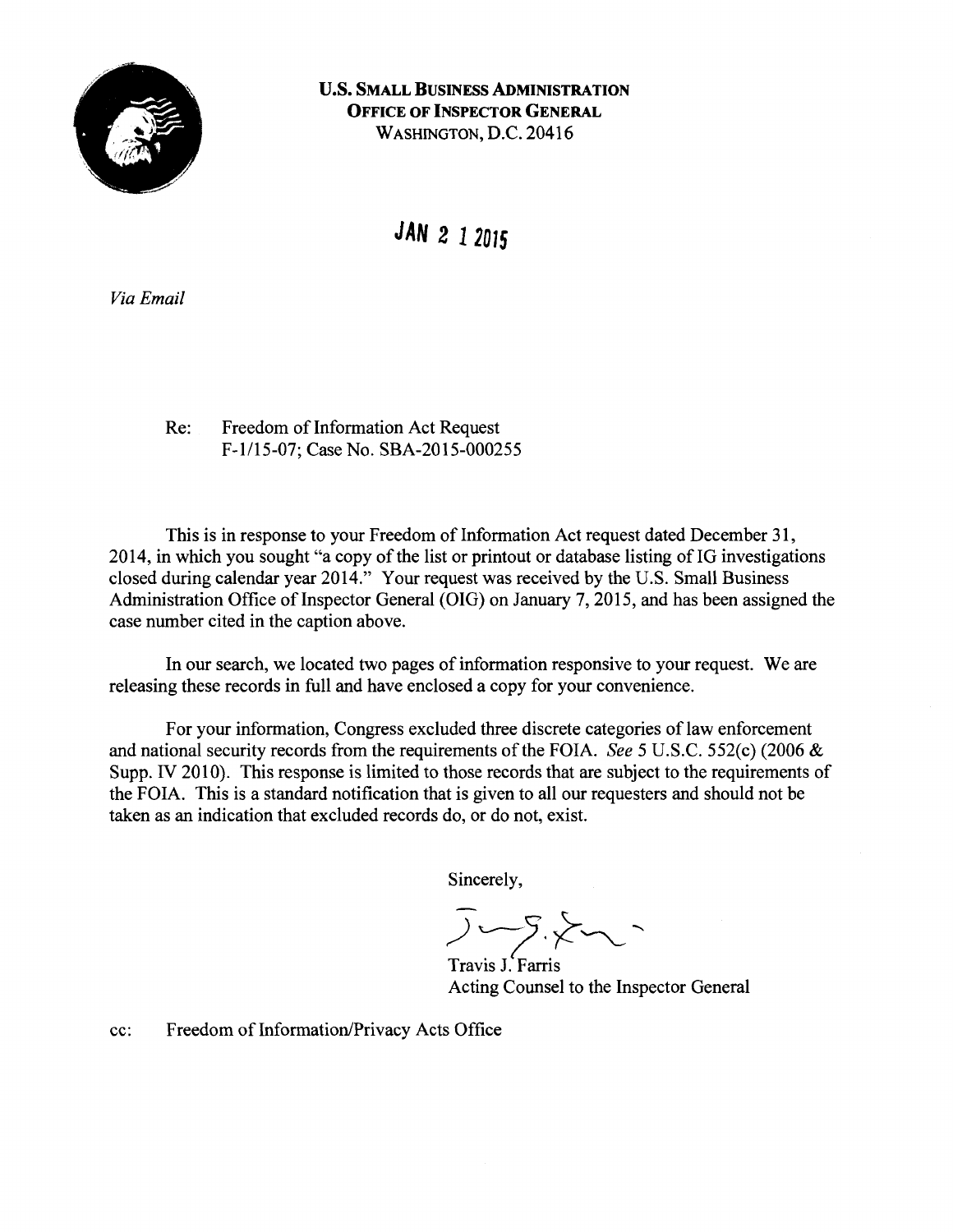## U.S. Small Business Administration Office of Inspector General Closed Case Investigations 01/01/2014 TO 12/31/2014

| <b>CASE NUMBER</b> | <b>ALLEGATION</b>                     | <b>DATE OPENED</b> | <b>DATE CLOSED</b> |
|--------------------|---------------------------------------|--------------------|--------------------|
| C-BL-08-0105-I     | <b>Business Loan Fraud</b>            | 1/29/2008          | 9/30/2014          |
| C-CC-09-0100-I     | <b>Government Contracting Fraud</b>   | 6/17/2009          | 9/30/2014          |
| E-BL-08-0254-I     | <b>Business Loan Fraud</b>            | 6/23/2008          | 9/30/2014          |
| E-CC-08-0234-I     | <b>Government Contracting Fraud</b>   | 5/12/2010          | 6/9/2014           |
| E-DL-14-0141-I     | <b>Disaster Loan Fraud</b>            | 5/2/2014           | 10/6/2014          |
| E-BL-14-0144-I     | <b>Business Loan Fraud</b>            | 11/3/2014          | 12/11/2014         |
| E-DL-14-0279-I     | <b>Disaster Loan Fraud</b>            | 7/18/2014          | 10/6/2014          |
| E-DL-14-0276-I     | <b>Disaster Loan Fraud</b>            | 7/17/2014          | 12/11/2014         |
| E-DL-14-0140-I     | <b>Disaster Loan Fraud</b>            | 5/2/2014           | 10/6/2014          |
| E-DL-14-0143-I     | <b>Disaster Loan Fraud</b>            | 5/3/2014           | 12/9/2014          |
| E-DL-140139-I      | <b>Disaster Loan Fraud</b>            | 5/2/2014           | 10/6/2014          |
| E-DL-14-0195-I     | <b>Disaster Loan Fraud</b>            | 7/8/2014           | 12/12/2014         |
| W-CC-11-0330-I     | <b>Government Contracting Fraud</b>   | 1/24/2012          | 8/26/2014          |
| W-BL-12-0140-I     | <b>Business Loan Fraud</b>            | 6/12/2012          | 3/3/2014           |
| W-BL-14-0039-I     | <b>Business Loan Fraud</b>            | 1/3/2014           | 12/19/2014         |
| 06-0103-04         | <b>Business Loan Fraud</b>            | 2/18/2003          | 11/21/2014         |
| W-CC-09-0002-I     | <b>Government Contracting Fraud</b>   | 10/6/2008          | 12/8/2014          |
| W-BL-11-0104-I     | <b>Business Loan Fraud</b>            | 6/3/2011           | 2/3/2014           |
| W-BL-10-0410-I     | <b>Business Loan Fraud</b>            | 9/1/2010           | 11/3/2014          |
| W-BL-12-0118-I     | <b>Business Loan Fraud</b>            | 4/10/2012          | 11/3/2014          |
| W-CC-12-0168-I     | <b>Government Contracting Fraud</b>   | 4/10/2012          | 10/28/2014         |
| E-BL-10-0312-I     | <b>Business Loan Fraud</b>            | 12/6/2010          | 6/5/2014           |
| E-CC-11-0170-I     | <b>Government Contracting Fraud</b>   | 5/16/2011          | 10/30/2014         |
| E-CC-12-0251-I     | <b>Government Contracting Fraud</b>   | 12/3/2012          | 11/10/2014         |
| C-IA-08-209-I      | <b>Internal Affairs Investigation</b> | 6/26/2008          | 4/2/2014           |
| E-CC-11-0294-I     | <b>Government Contracting Fraud</b>   | 1/17/2014          | 11/6/2014          |
| E-CC-13-0167-I     | <b>Government Contracting Fraud</b>   | 7/29/2013          | 3/3/2014           |
| E-CC-13-0257-I     | <b>Government Contracting Fraud</b>   | 1/10/2014          | 10/22/2014         |
| E-BL-06-0065-I     | <b>Business Loan Fraud</b>            | 5/25/2006          | 2/28/2014          |
| E-DL-09-0305-I     | Disaster Loan Fraud                   | 7/6/2009           | 3/3/2014           |
| E-IA-10-0304-I     | <b>Internal Affairs Case</b>          | 7/20/2010          | 10/6/2014          |
| E-IA-10-0471-I     | <b>Internal Affairs Case</b>          | 2/9/2011           | 10/24/2014         |
| 01-0203-03         | <b>Business Loan Fraud</b>            | 2/11/2003          | 9/25/2014          |
| 01-0899-02         | <b>Business Loan Fraud</b>            | 8/19/1999          | 9/25/2014          |
| E-CC-11-0156-I     | <b>Government Contracting Fraud</b>   | 7/5/2011           | 9/30/2014          |
| C-BL-11-0215-I     | <b>Business Loan Fraud</b>            | 4/1/2013           | 9/26/2014          |
| 02-1003-1          | <b>Business Loan Fraud</b>            | 10/6/2003          | 9/30/2014          |
| S-BL-11-0062-I     | <b>Business Loan Fraud</b>            | 2/15/2011          | 9/16/2014          |
| S-BL-10-0365-I     | <b>Business Loan Fraud</b>            | 9/23/2010          | 9/16/2014          |
| C-DL-13-0154-I     | <b>Disaster Loan Fraud</b>            | 7/8/2013           | 9/16/2014          |
| C-DL-08-0121-I     | Disaster Loan Fraud                   | 03/11/208          | 1/2/2014           |
| S-BL-10-0038-I     | <b>Business Loan Fraud</b>            | 1/28/2010          | 4/3/2014           |